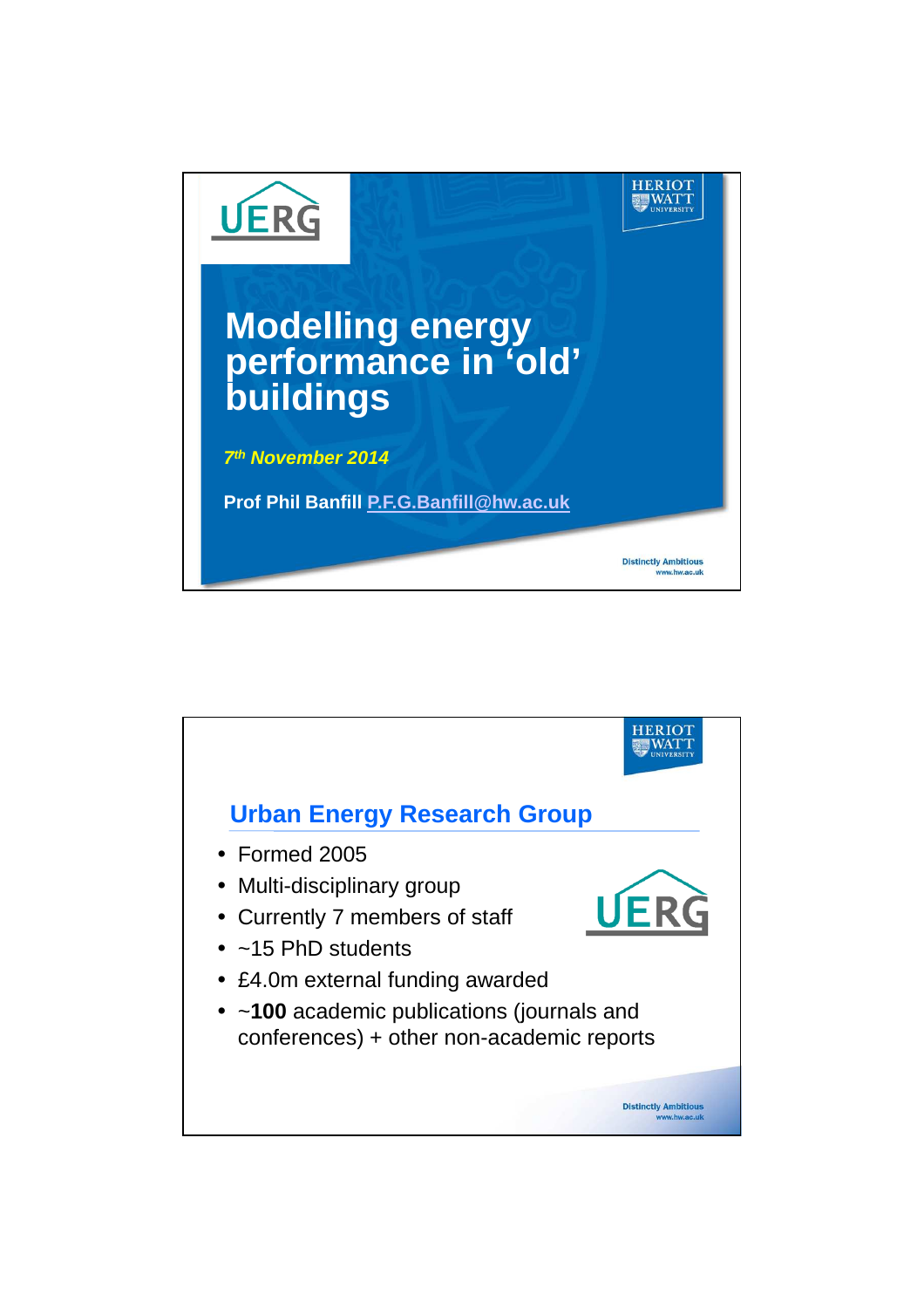

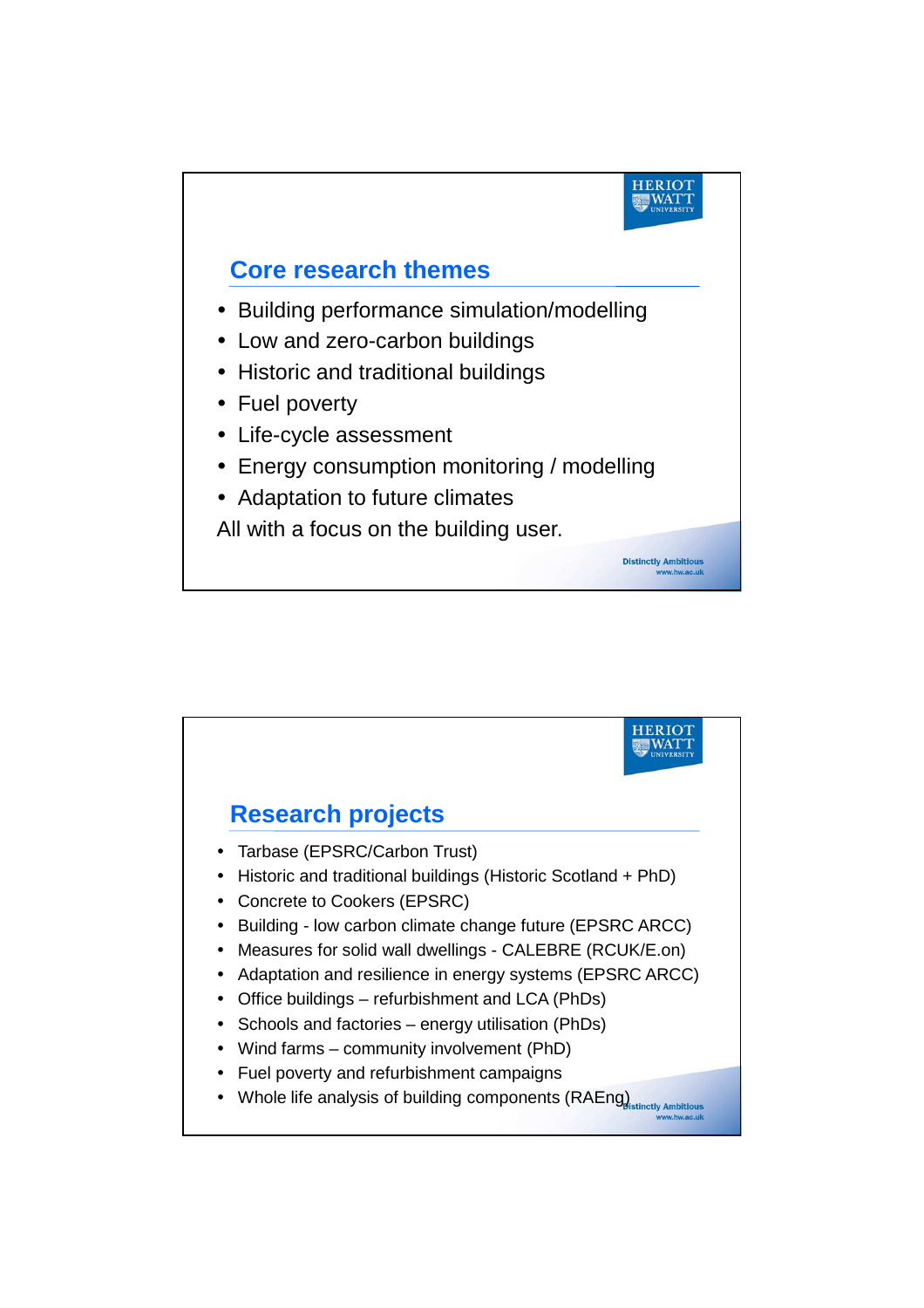

www.hw.ac.uk

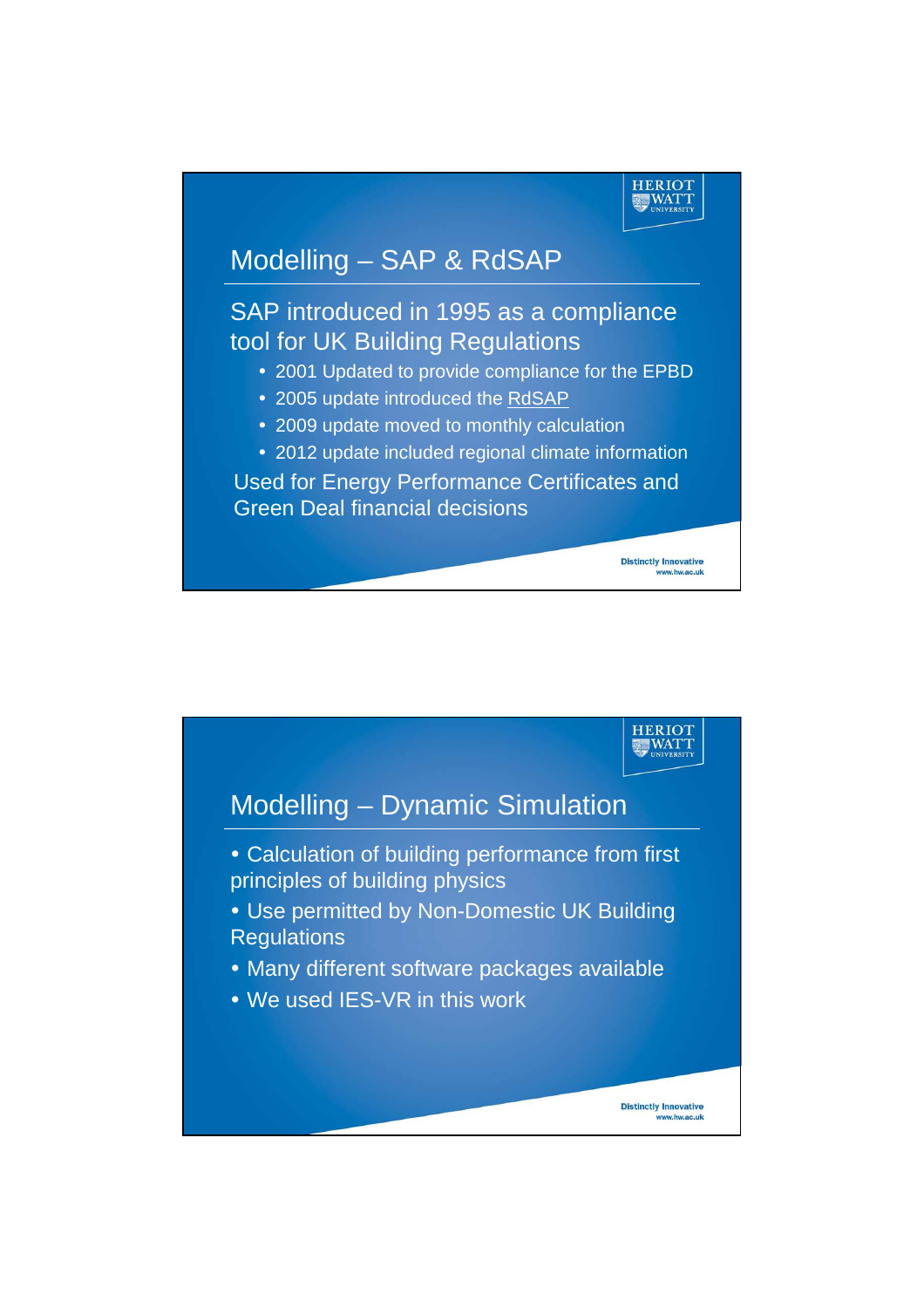



**HERIOT** 

Standard Assessment Procedure (SAP)

#### **Existing Dwellings**

### RdSAP 2005

- Database of constructions and rules for simplification
- Annual calculation

### RdSAP 2009

- Database of constructions and rules for simplification
- Monthly calculation
- Applicable since April 2011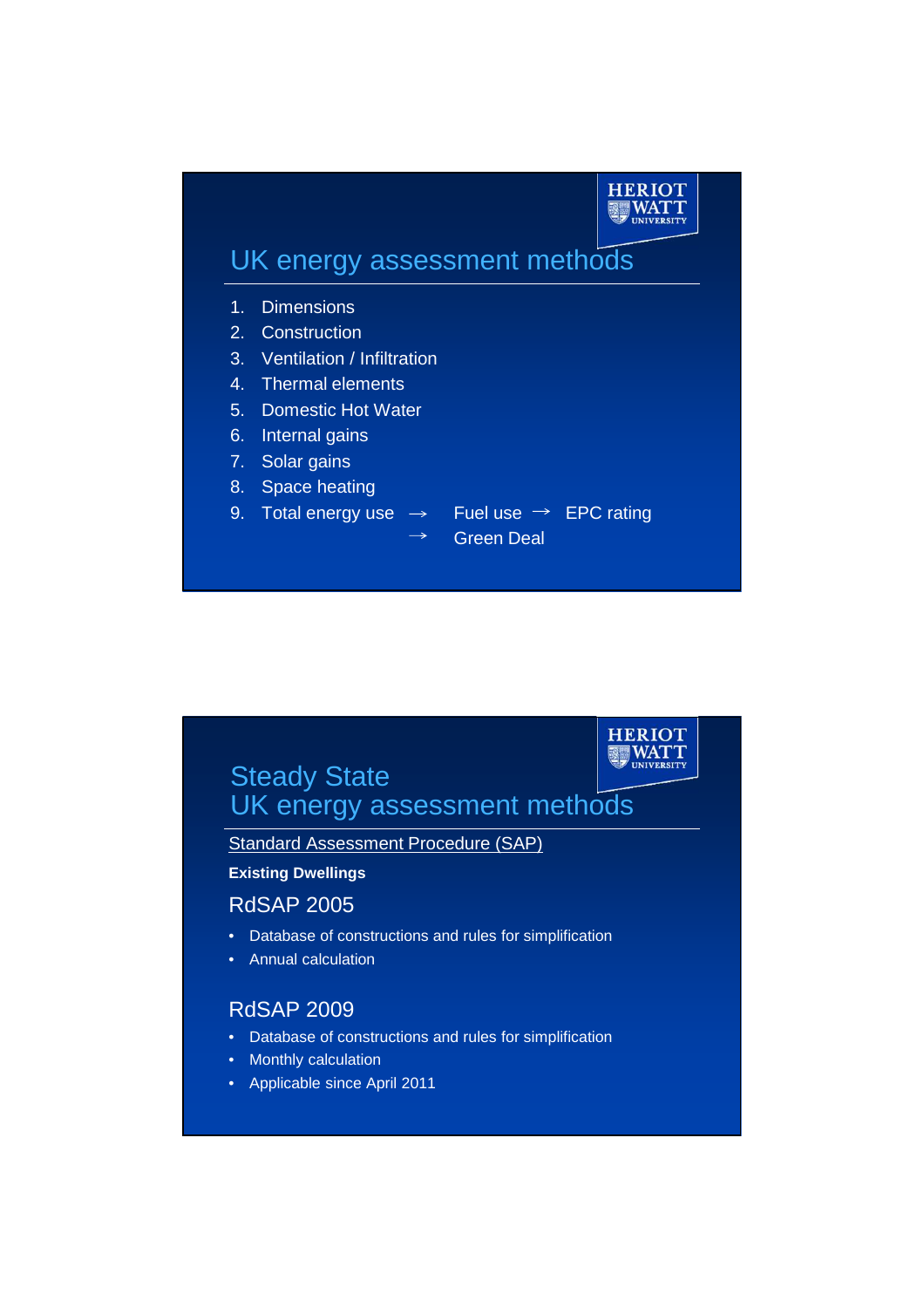

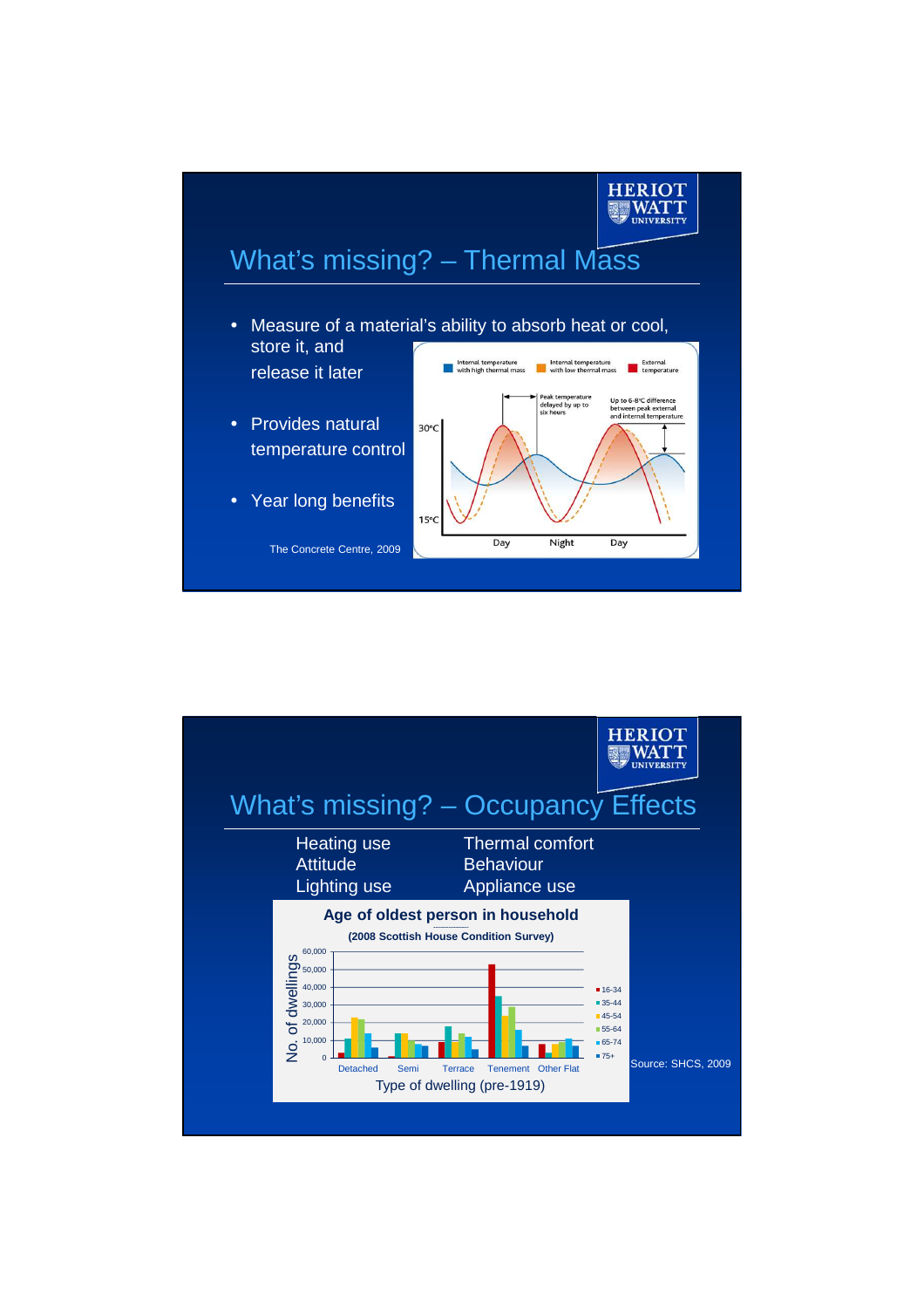

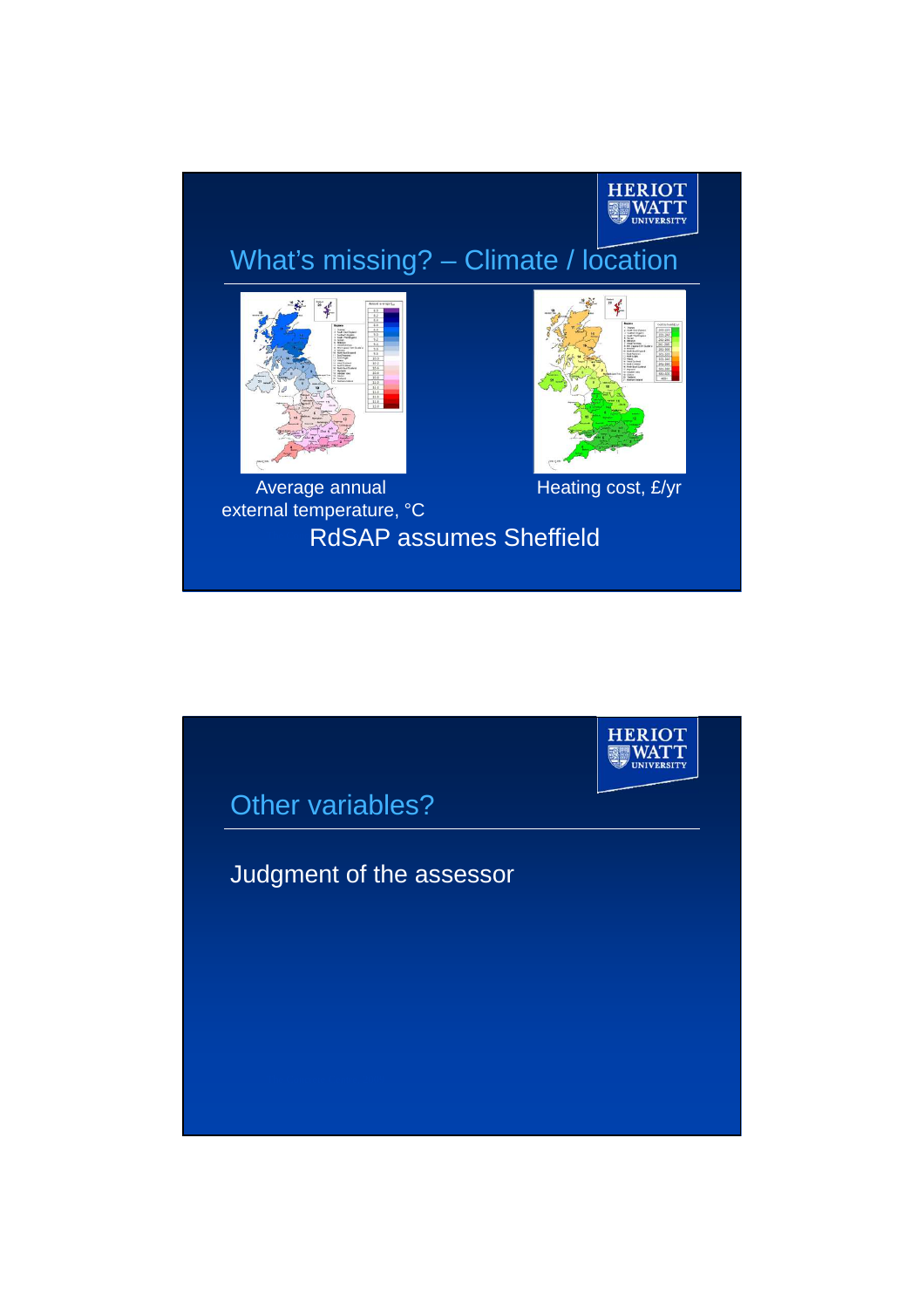### **HERIOT | WATT**

**HERIOT** WATT

### Dynamic energy assessment methods

Dynamic Simulation Models (DSMs)

- Hourly climate data for location
- Assess thermal behaviour of construction
- Model internal environment changes and flows, using occupancy profiles
- Potentially greater precision, i.e. detailed input = detailed output

However…

# Simplicity v Complexity

|                             | <b>RdSAP 2005</b>           | SAP/RdSAP 2009            | <b>Dynamic</b>               |
|-----------------------------|-----------------------------|---------------------------|------------------------------|
| <b>Construction details</b> | Some full<br>Some default   | Some full<br>Some default | Some full<br>Some default    |
| <b>Thermal Mass</b>         | x                           | x                         | ✓                            |
| Include heat gains          | $\boldsymbol{\mathsf{x}}$   | ✓                         | ✓                            |
| Thermal comfort             | x                           | x                         | ✓                            |
| Climate variables           | Annual                      | <b>Monthly</b>            | Hourly                       |
| Time to assess              | $1-2$ hrs<br>$+$ site visit | $1-2hrs$<br>using plans   | $1-2$ days<br>$+$ site visit |
| Cost to assess              | ££                          | ££                        | <b>EEE</b> upwards           |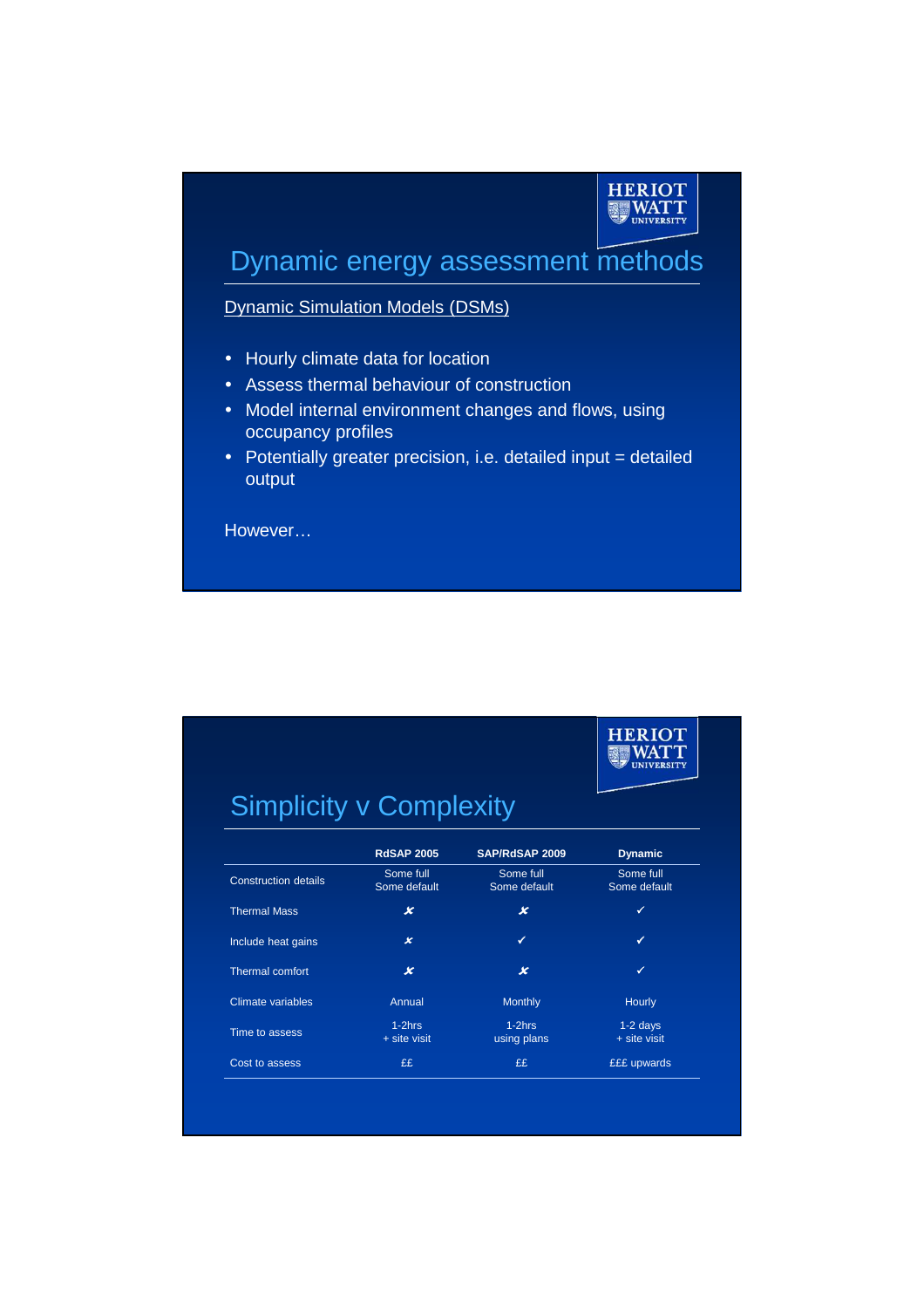#### **HERIOT | WATT INITVED CITY**

## Simplicity v Complexity v Accuracy

Results for an Edinburgh tenement flat

| Variable                    | <b>Units</b> | <b>RdSAP 2005</b>           | <b>SAP 2009</b> | <b>IES<ve></ve></b>                      |
|-----------------------------|--------------|-----------------------------|-----------------|------------------------------------------|
| Lighting electricity demand | kWh/year     | 297                         | 298             | 329                                      |
| <b>DHW</b> demand           | kWh/year     |                             | 2371            |                                          |
| Space heating demand        | kWh/year     | $\frac{2791}{7828}$ }10,619 | 3359 5730       | $\left[\frac{2729}{8,940}\right]$ 11,669 |
| Combined                    | kWh/year     | 10,916                      | 6028            | 11,998                                   |
| <b>EPC</b> rating           |              | C                           | B               | n/a                                      |

Actual gas usage = 12,527 kWh (2010, energy aware occupants, boiler inefficient)

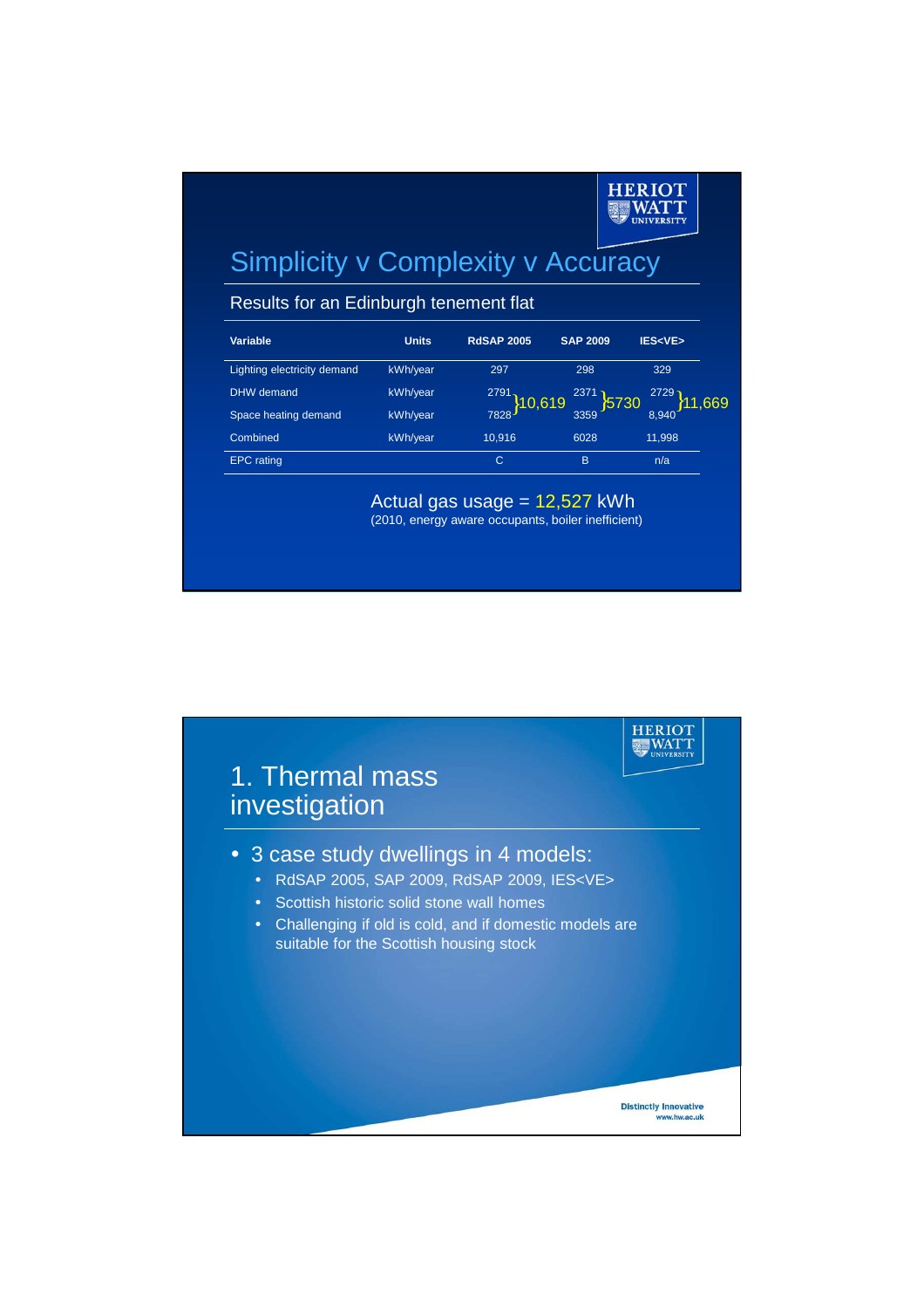

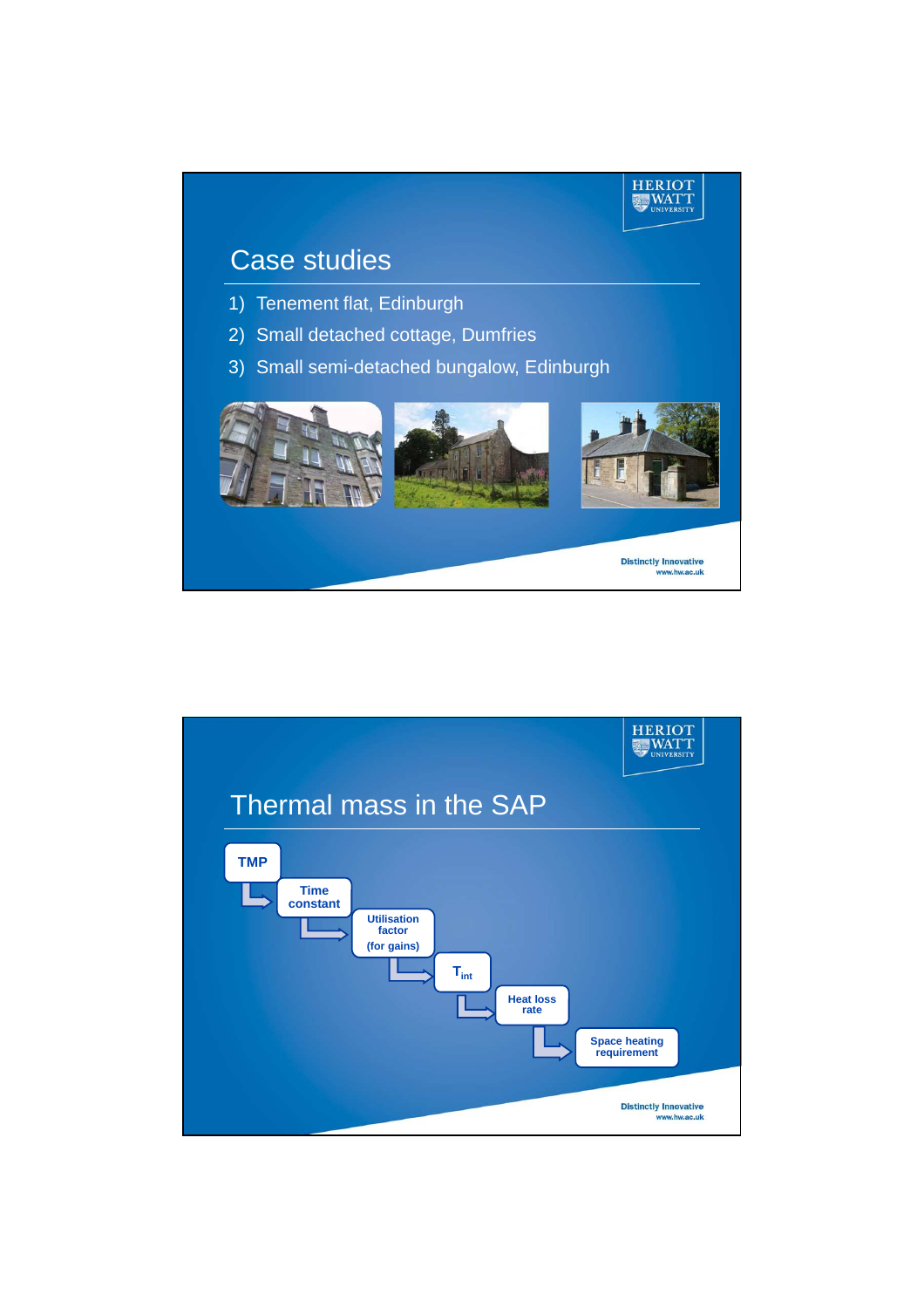

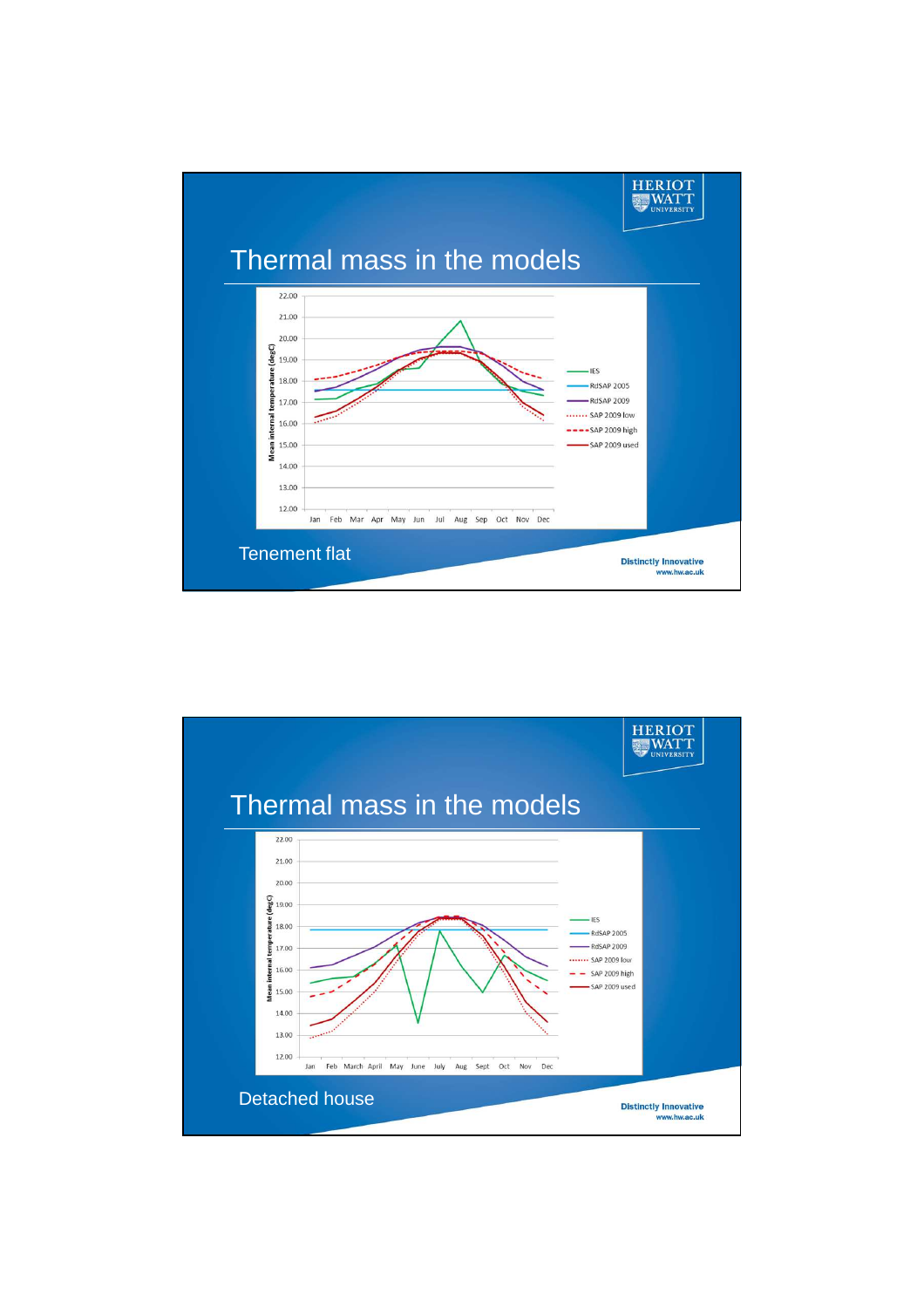

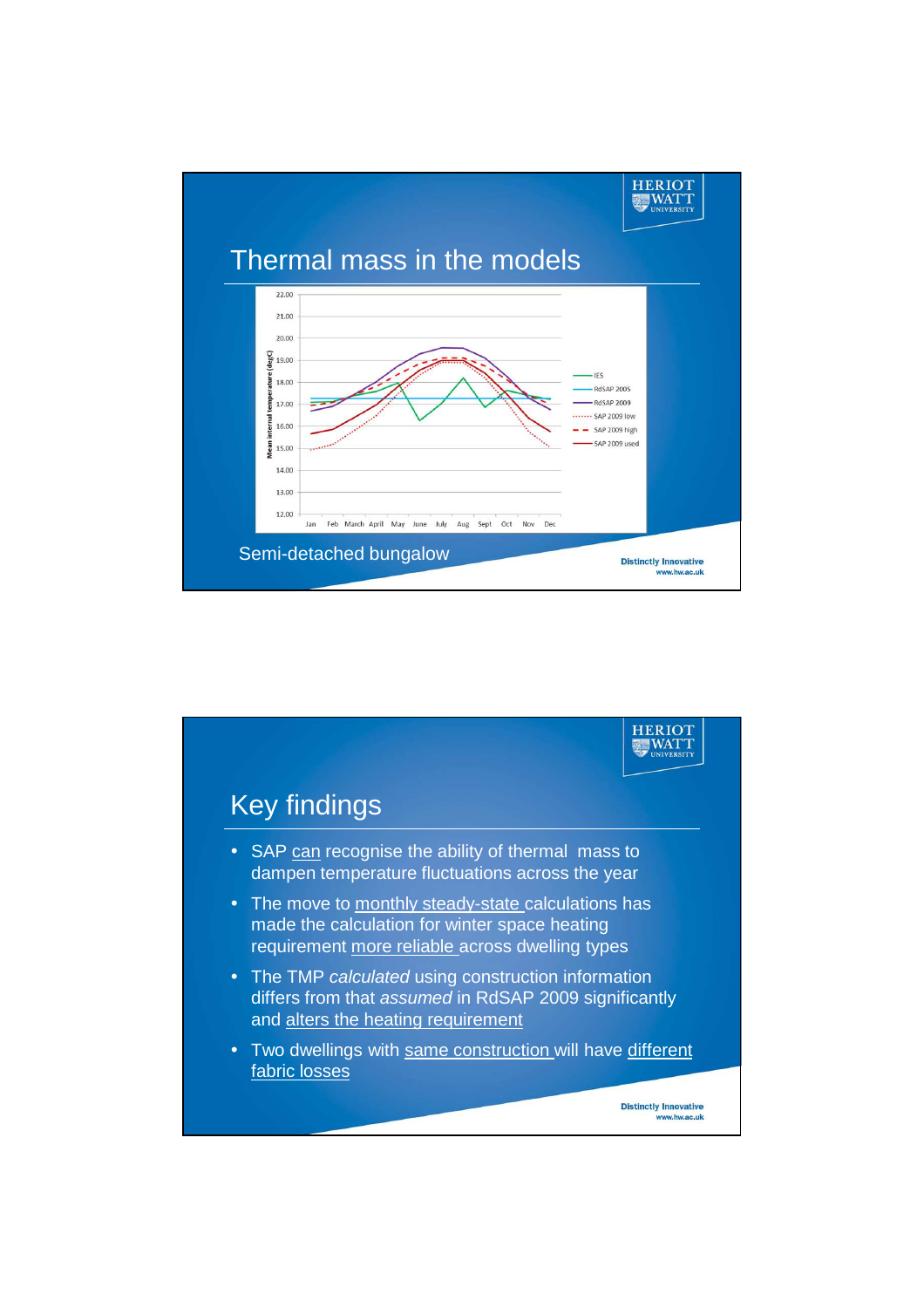

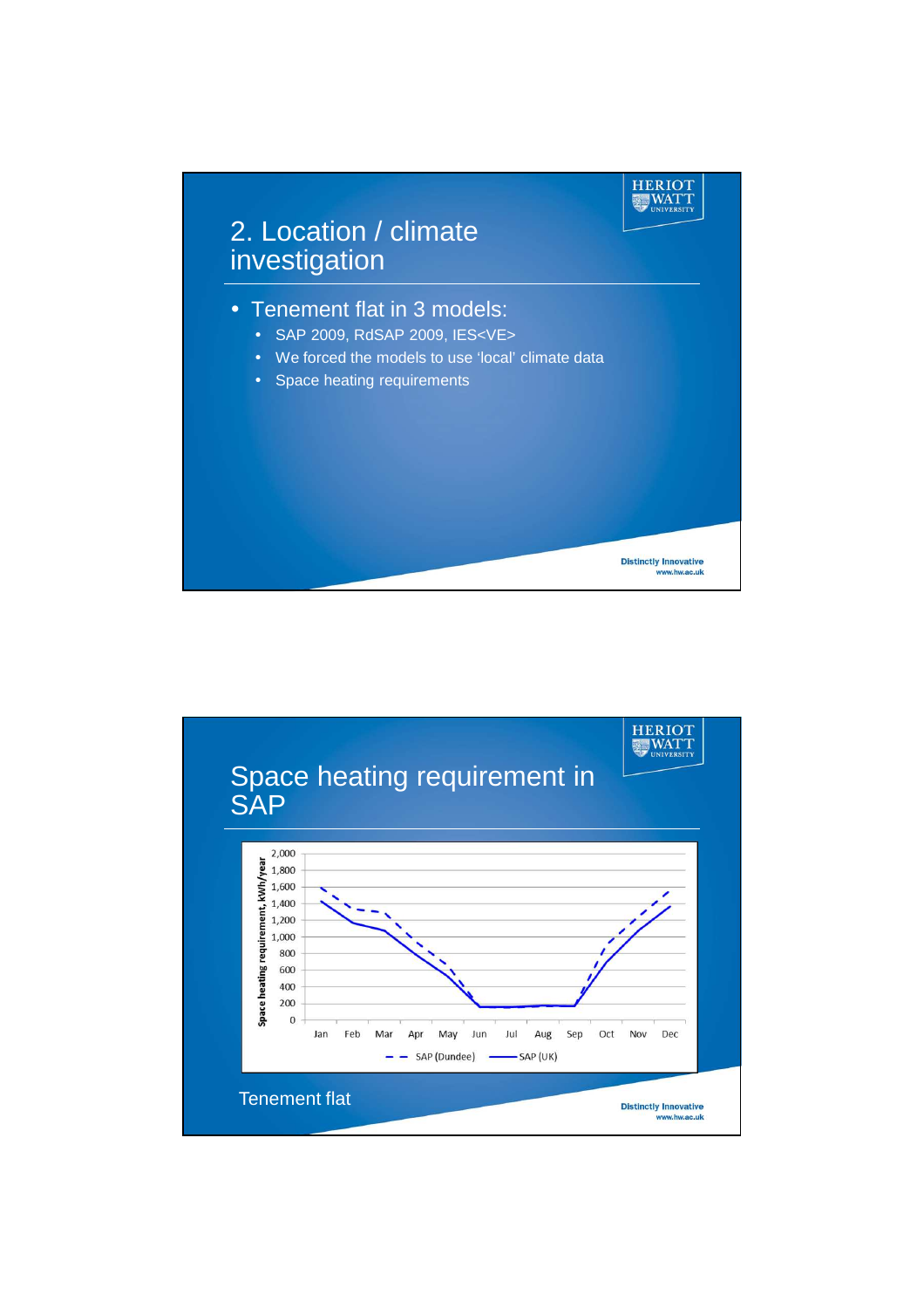

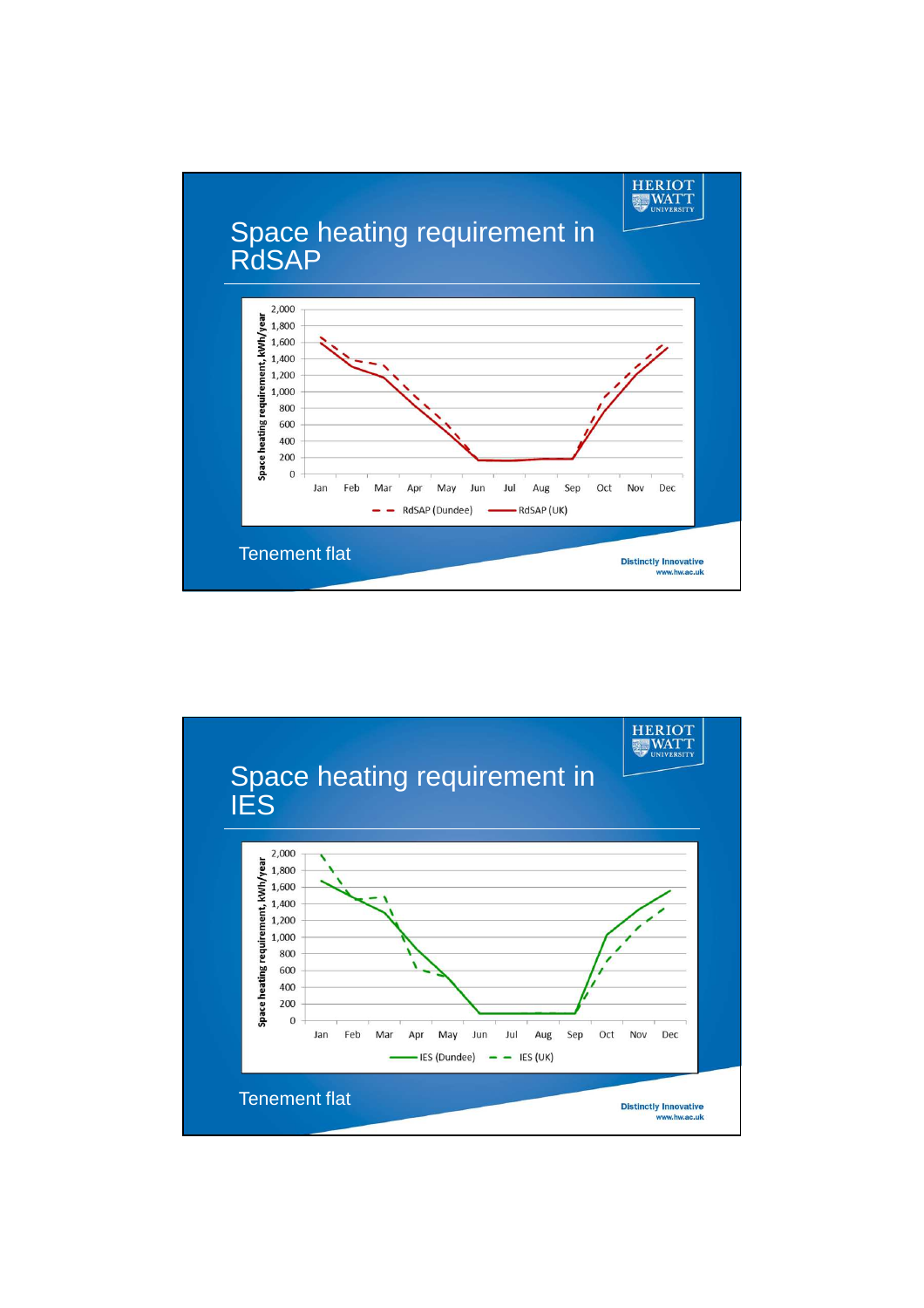

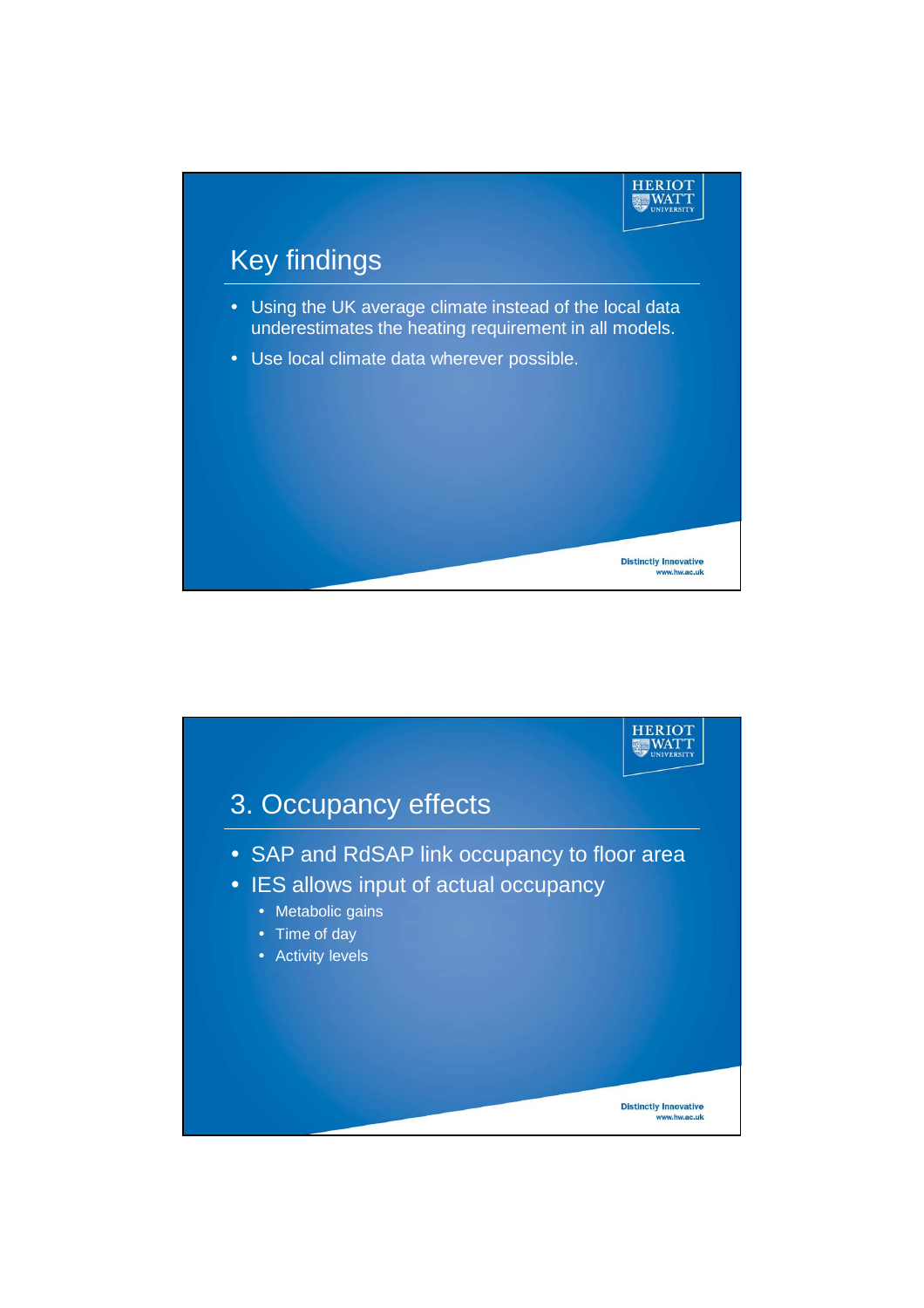

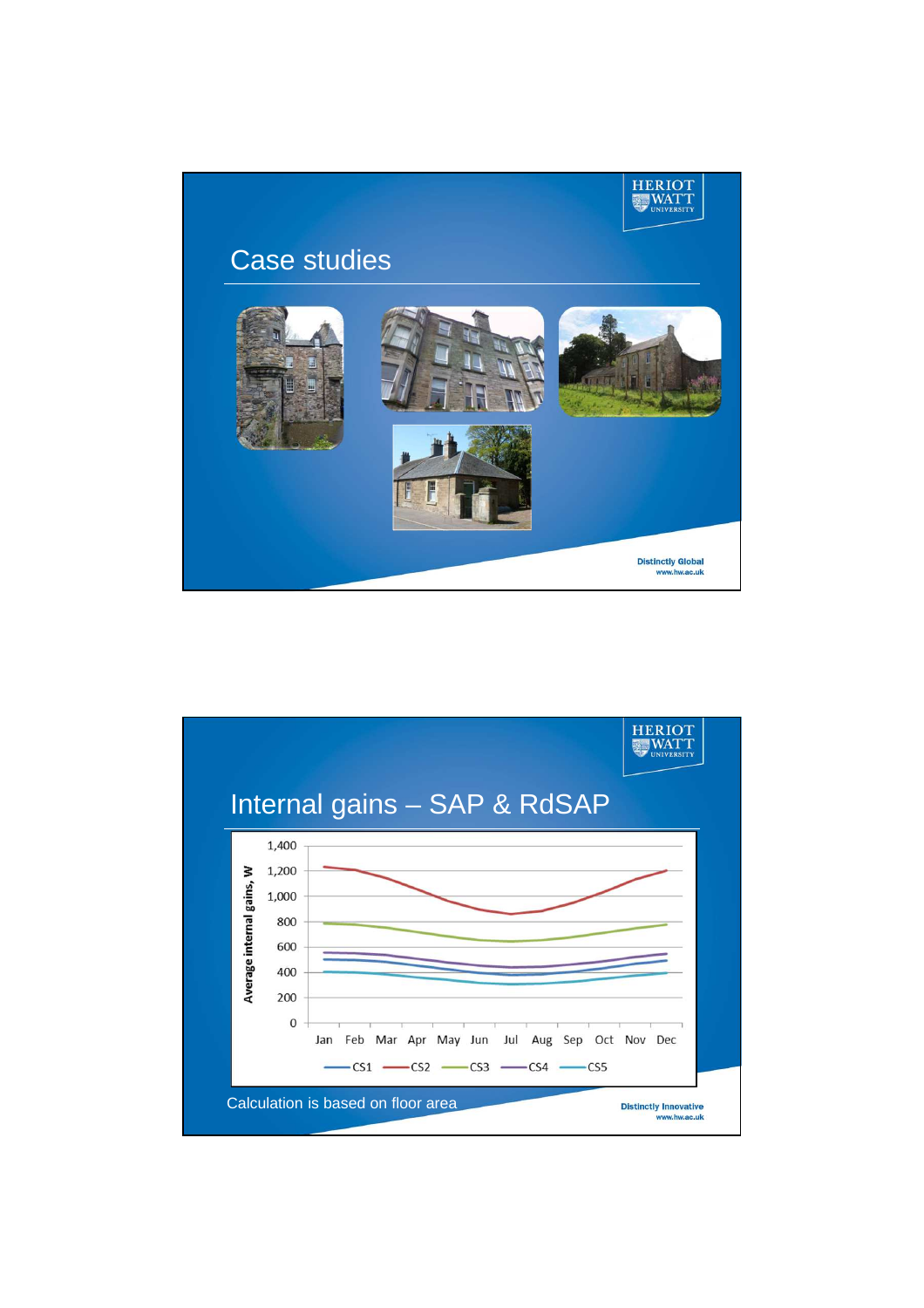

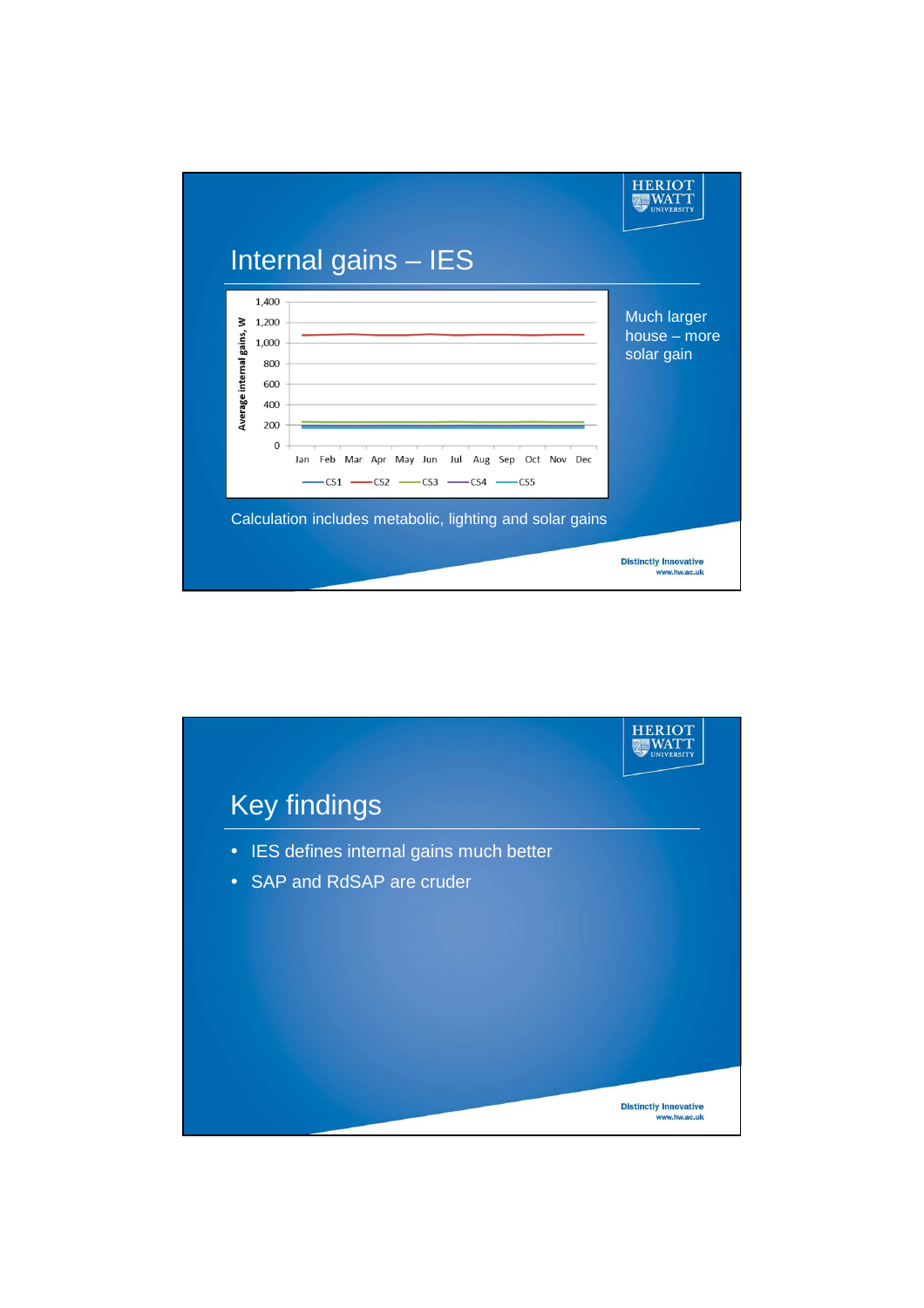

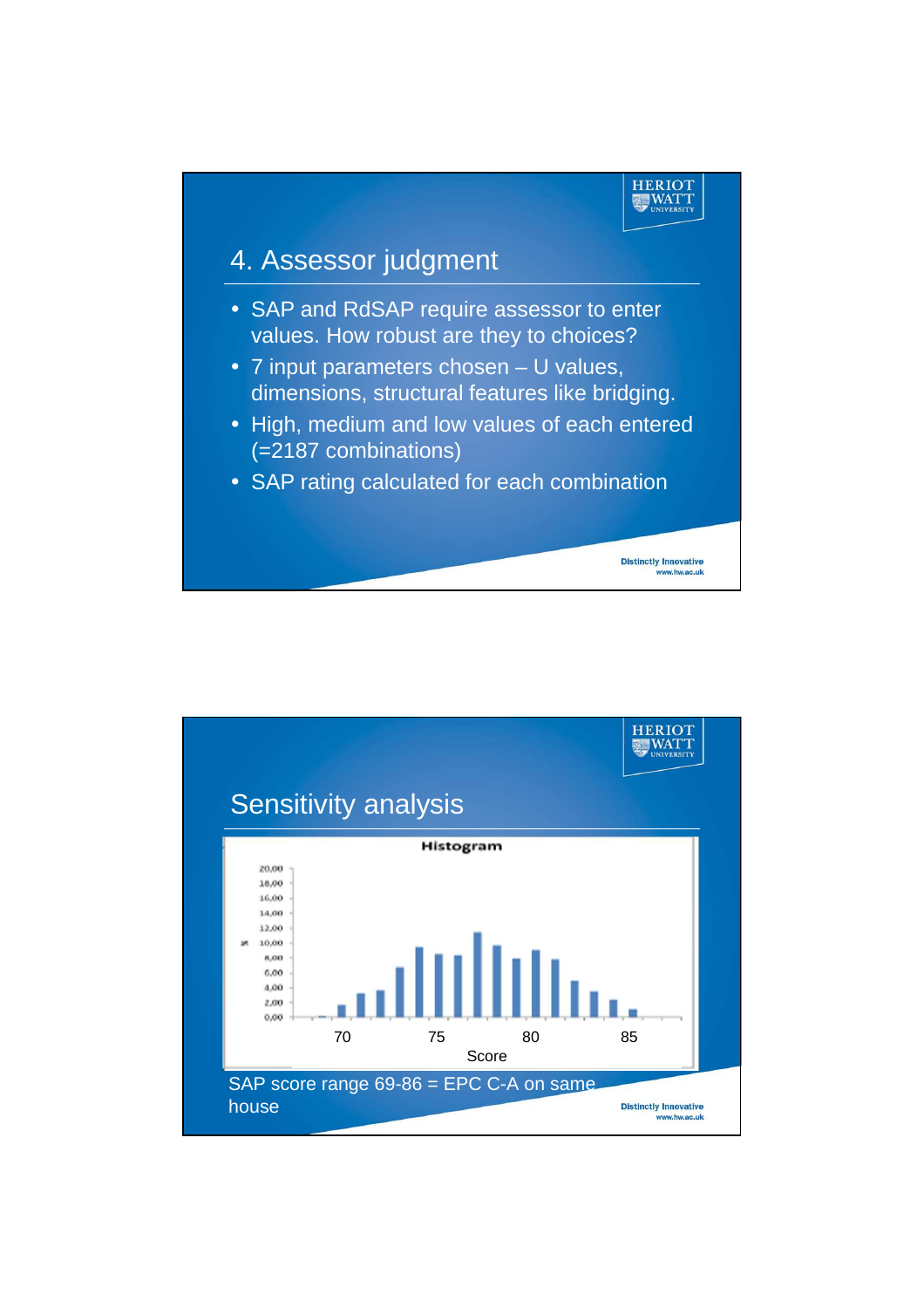